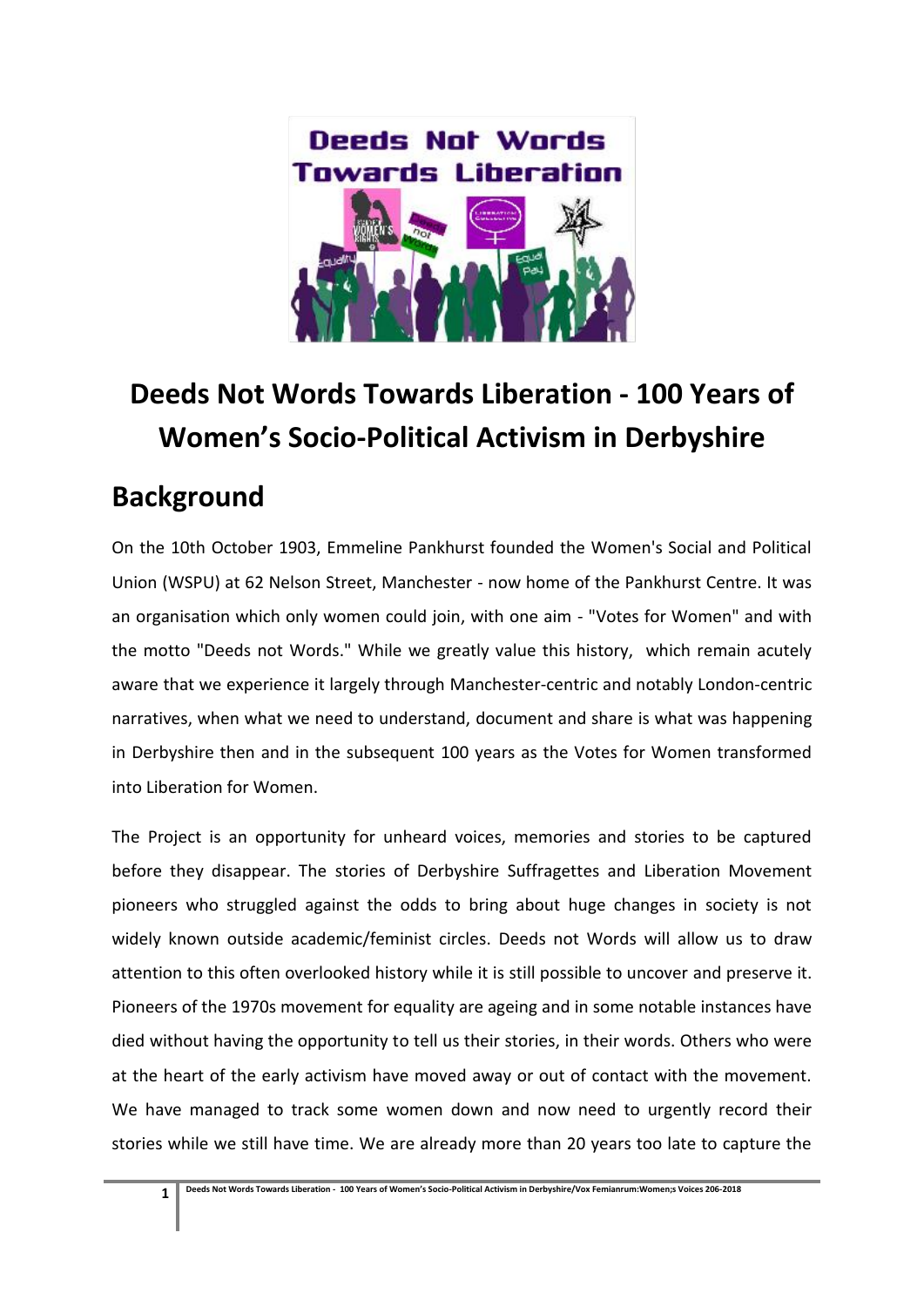stories of Derbyshire women who voted in the 1918 and 1928 elections but we want to seize this opportunity to capture the oral histories of their daughters and granddaughters.

Women's contribution to heritage in Derbyshire is celebrated by organisations like Soroptimist International, The WI and IWD, while other groups like Derby Women's History Group take great pride in highlighting key achievements. However, the memories and associated artefacts are scattered and have never been systematically researched, catalogued or interpreted. A grant from HLF will enable us to uncover undocumented Oral Histories and digitize archives to increase accessibility for everyone who wants to engage with and learn more about women's socio-political activism heritage in Derbyshire.

Deeds Not Words Towards Liberation tells the stories of Derbyshire women (working alone and in collectives) who have struggled to achieve equal socio-political and economic rights and benefits.

## Aims

- To promote and encourage research, the collection and preservation of records and other artefacts of interest pertaining to Derbyshire women's activism heritage;
- To foster and promote public knowledge and interest in hidden local women's activism heritage.
- Use broader women's activism heritage to create a context in which the role and contribution of Derbyshire women to socio-political and economic change is better understood, visible and more accessible.
- To engage local communities in celebrations of women's contributions to life and community in Derbyshire, through connecting the past with the present.

## **Project Outputs will include:**

**'Shoulder to Shoulder with Women in Derbyshire' Blog** - this curators blog will give updates and the inside story of the project throughout. This will become part of the Project Legacy.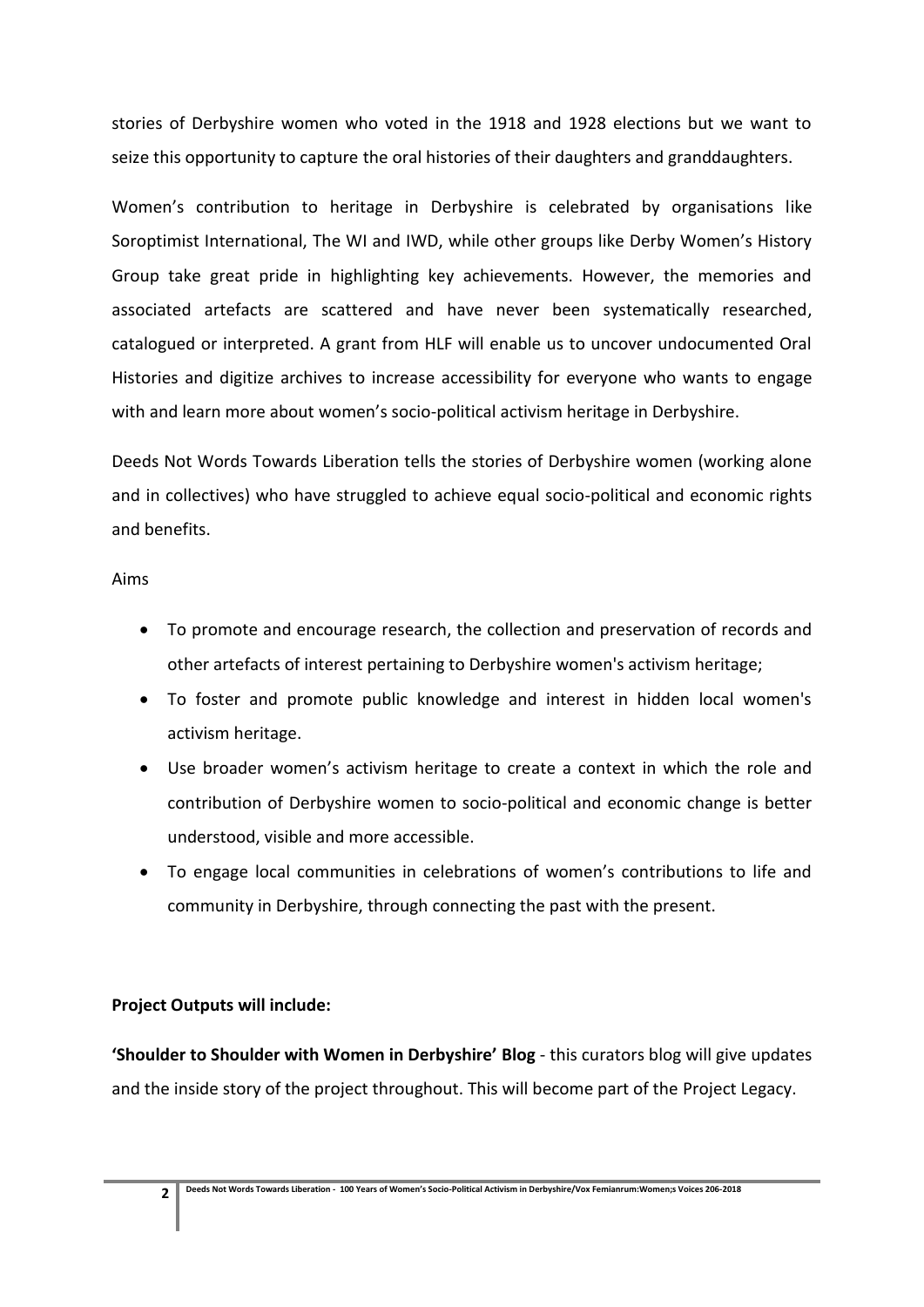A dedicated **Project Website** —platform to disseminate information and as an audience building tool towards 2018. The Website will later host virtual exhibitions and a new contextual timeline

One day mini **Community Heritage Conference**— main theme Sisterhood Then and Now Submissions - papers, poster, panel and roundtable discussions lightening rounds and workshops

Strand themes:

- Writing women back into history
- HERitage intersections
- Voices at the grassroots
- Who is the We in 'Are We There Yet?'
- The state of womanhood
- Girl matters

The conference is an opportunity to bring under-represented, special interest, and general interest groups together.

Series of Lectures **Derbyshire Suffragettes and Women of Note** : -

Contributors tbc

**A commemorative quilt** - pieces contributed by women and groups all over Derbyshire depicting aspects of Derbyshire Heritage, triumphs and struggles through the ages. We chose a quilt because it is a traditional artform which for many generations, was one of the few avenues for personal and artistic expression allowed to women. As a narrative form, quilts are used to visualise family histories, anecdotes, celebrations, joys and sorrows, as well as portray political and social commentary. With unlimited possibilities of colour, shape, texture, and composition, quilts evoke the personal and private domain, combine craft and art, practical function and artistic appeal. In this instance the quilt will depict sociopolitical narratives of local women's heritage.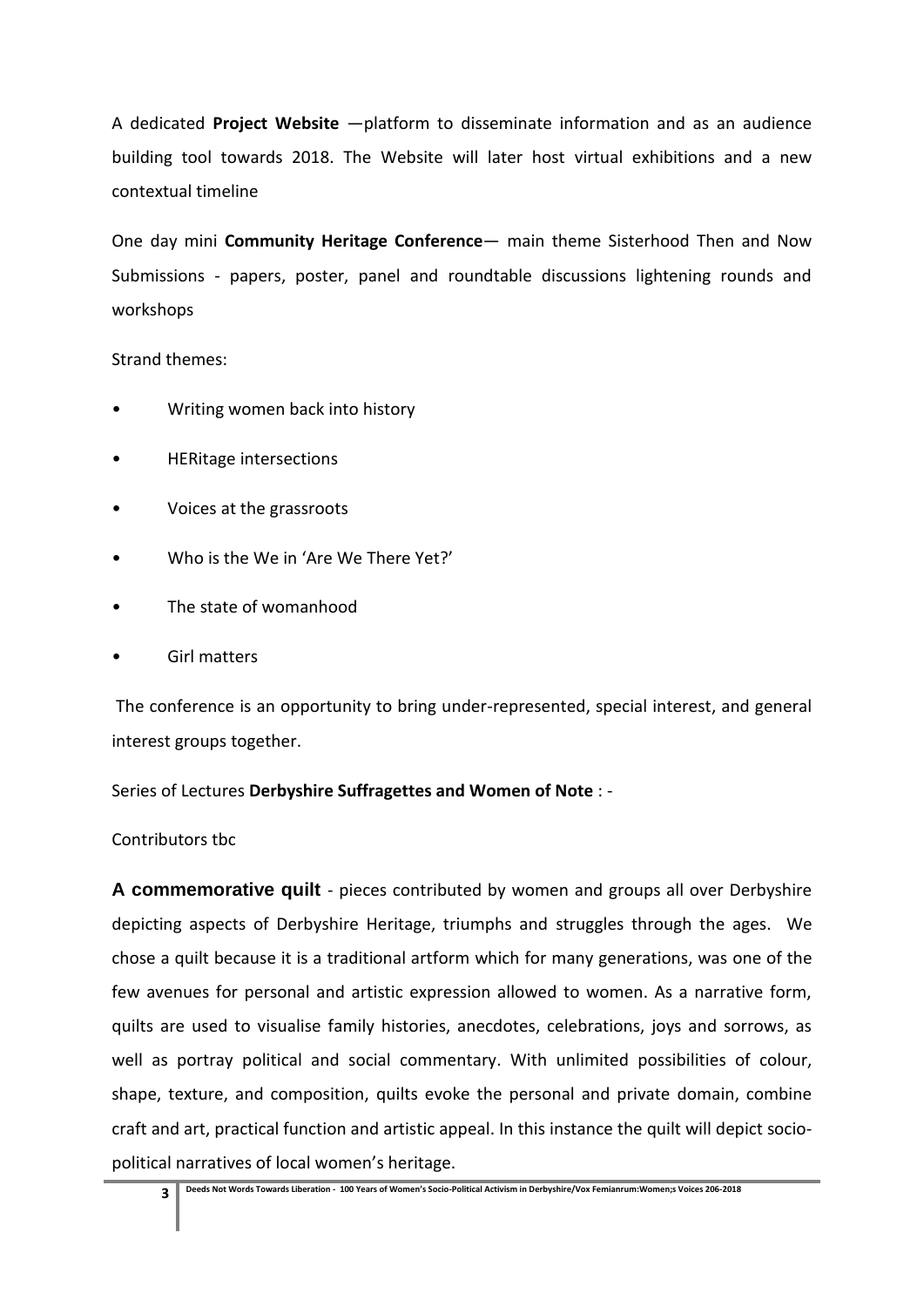2 **Exhibitions - 'Deeds Not Words Towards Liberation' and 'Dressing for Resistance Fashioning Change**' The exhibitions will be condensed and incorporated with Vote 100's Constituency Exhibition to create an exhibition to tour Derbyshire.

**Votes for Women Commemorative Parade** - working with K. Bednall who has organised similar parades in Matlock Bath.

**Film Unfinished Histories 100 Acts in 100 Years: Women's activism 1939-2005** based on archive film footage from Media Archive for Central England (MACE) together with filmed interviews and clips from our own filming and collected archives, memorabilia and art.

**School Women History Poster Competition** – invite schools and young people County-wide to design a poster which illustrates the challenges, struggles and triumphs women and girls have experienced in the last 100 years. Although references and symbolism from the wider Suffragette and Women's Liberation Movements are permissible, the poster will be Derbyshire focused.

**Singing for Sisterhood local choirs performing Suffragette Songs** (Shoulder to Shoulder

March of the Women; Rise Up Women; The Women Marseilaise; The Women's Battle Song; Sister Suffragette) and Women's Liberation Chants

**Oral Histories Women of Worth: Derbyshire Pioneers, Movers and Shakers** - profiling 100 individual women (past and present) who have pioneered and contributed to life and community in the County. Pioneers include Dame Margaret Beckett MP – Derbyshire's first woman MP, the first woman to lead the Labour Party, Britain's first woman Foreign Secretary. She is the longest-serving female MP in the House of Commons, as well as being one of the longest-serving ministers in government history; Professor Kathryn Mitchell, the current and first female vice-chancellor of the University of Derby and Prof Cecile Wright Derby's first African Caribbean Professor and Derbyshire pioneer campaigners like Jasvinder Sanghera. Alongside these stories of famous women will be the stories of women for example those who inspired the local Trade Union Movement and those whose activism is rather more individual and untold.